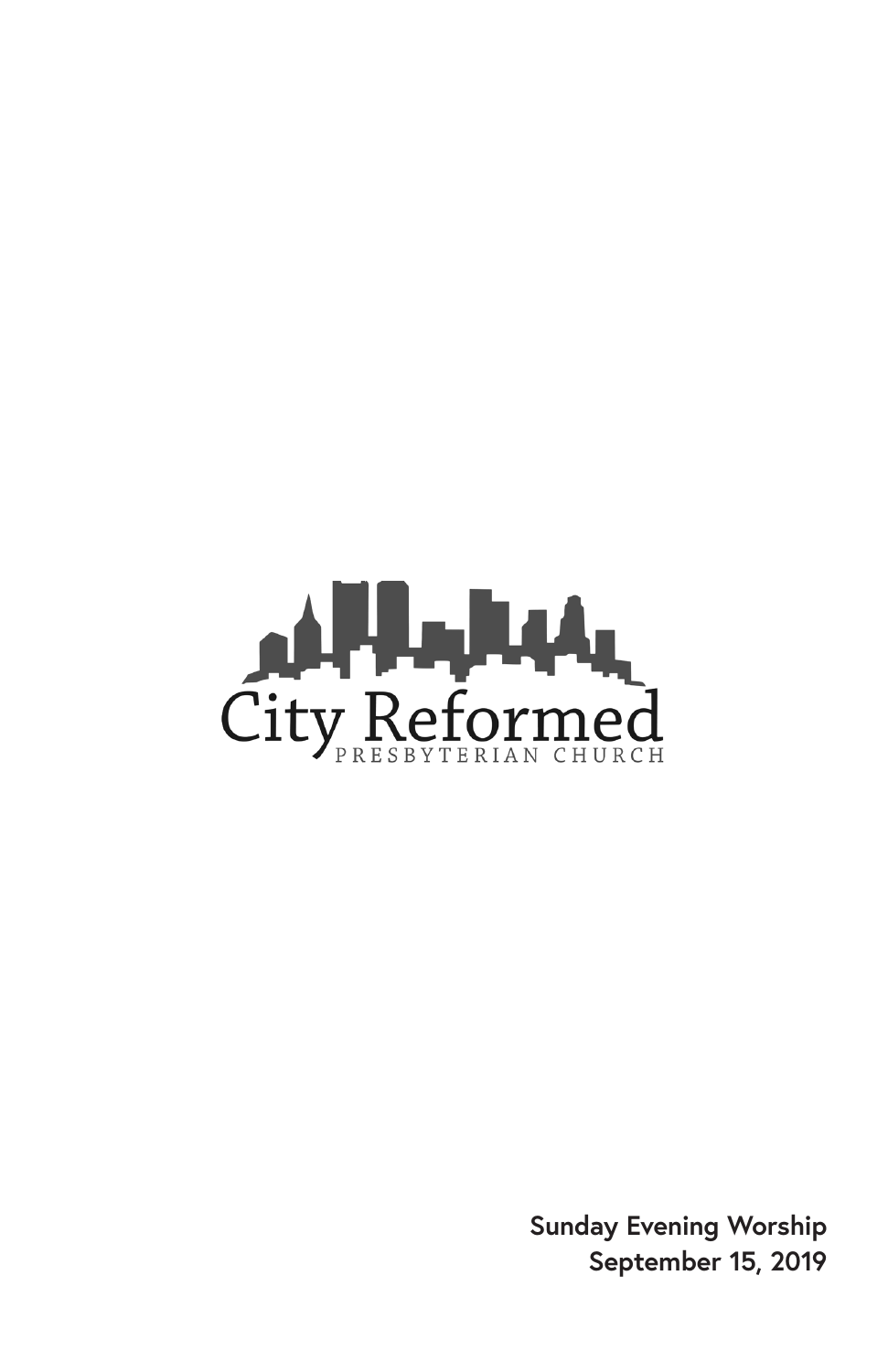# **Welcome to City Reformed Presbyterian Church**

We are glad to have you join us for worship today. Please feel free to stick around after the service and ask questions about who we are and what we do! If you would like more information, please refer to our print newsletter, *City This Month,* or visit our website: **cityreformed.org**.

# **Reflections**

According to the Catechism, there is a reason for the existence of human beings. And this reason cannot be found in man himself!

> - G.I. Williamson, "The Westminster Shorter Catechism: For Study Classes"

# **About Us**

#### **Sunday Morning Worship Service**

10:15AM Twentieth Century Club 4201 Bigelow Blvd. Pittsburgh, PA 15213 (Oakland)

#### **Sunday Evening Worship Service**

6:00PM 3929 Coleman St. Pittsburgh, PA 15207 (Greenfield)

#### **Church Office** (Open Tues - Fri)

3929 Coleman St. Pittsburgh, PA 15207 t: 412-720-7014 e: office@cityreformed.org w: cityreformed.org

#### **Donations**

Online: **cityreformed.org/give**

Mail: to the Church Office address above "Attn: Allison" (please make checks payable to City Reformed Presbyterian Church)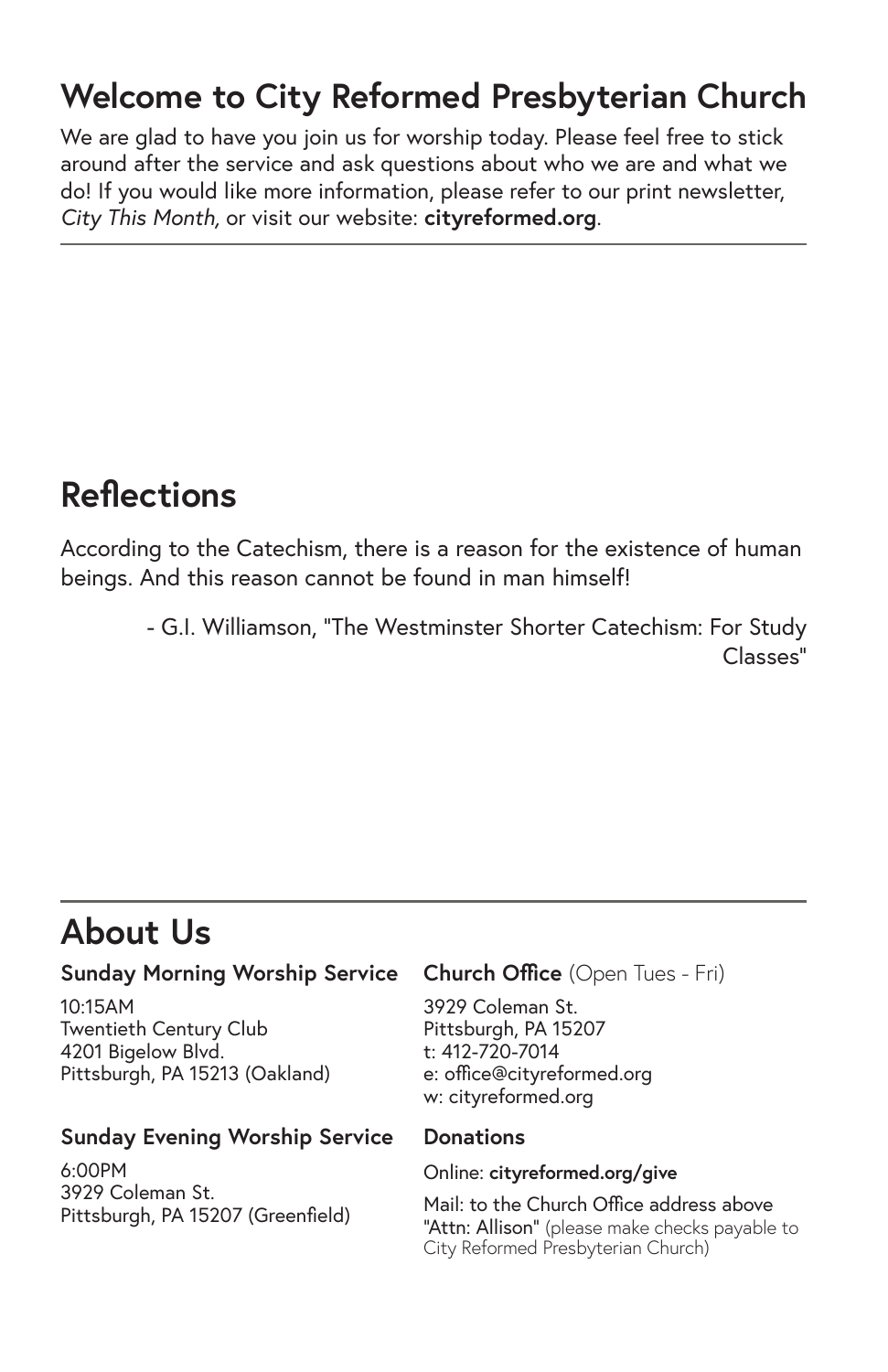# **Worship Service**

**City Reformed Presbyterian Church** Sunday Evening Worship – September 15, 2019 Presider: Elder Jim Partridge

## **Call to Worship: Psalm 73:25-28**

*Please stand for the Call to Worship if you are able.*

- Leader Whom have I in heaven but you? And there is nothing on earth that I desire besides you.
- **People My flesh and my heart may fail, but God is the strength of my heart and my portion forever.**
- Leader For behold, those who are far from you shall perish; you put an end to everyone who is unfaithful to you.
- **People But for me it is good to be near God; I have made the**  Lord Gob my refuge, that I may tell of all your works.

# **Prayer of Invocation**

#### **Joyful Joyful We Adore You**

*(Words: Henry van Dyke 1907; Music: Ludwig van Beethoven 1824; Music & Lyrics Adapted by Daniel Snoke 2018)*

Joyful joyful we adore You God of glory Lord of love Hearts unfold like flow'rs before You Op'ning to the sun above Melt the clouds of sin and sadness Drive the dark of doubt away Giver of immortal gladness Fill us with the light of day

All Your works with joy surround You Earth and heav'n reflect Your rays Stars and angels sing around You Center of unbroken praise *(continued on next page)*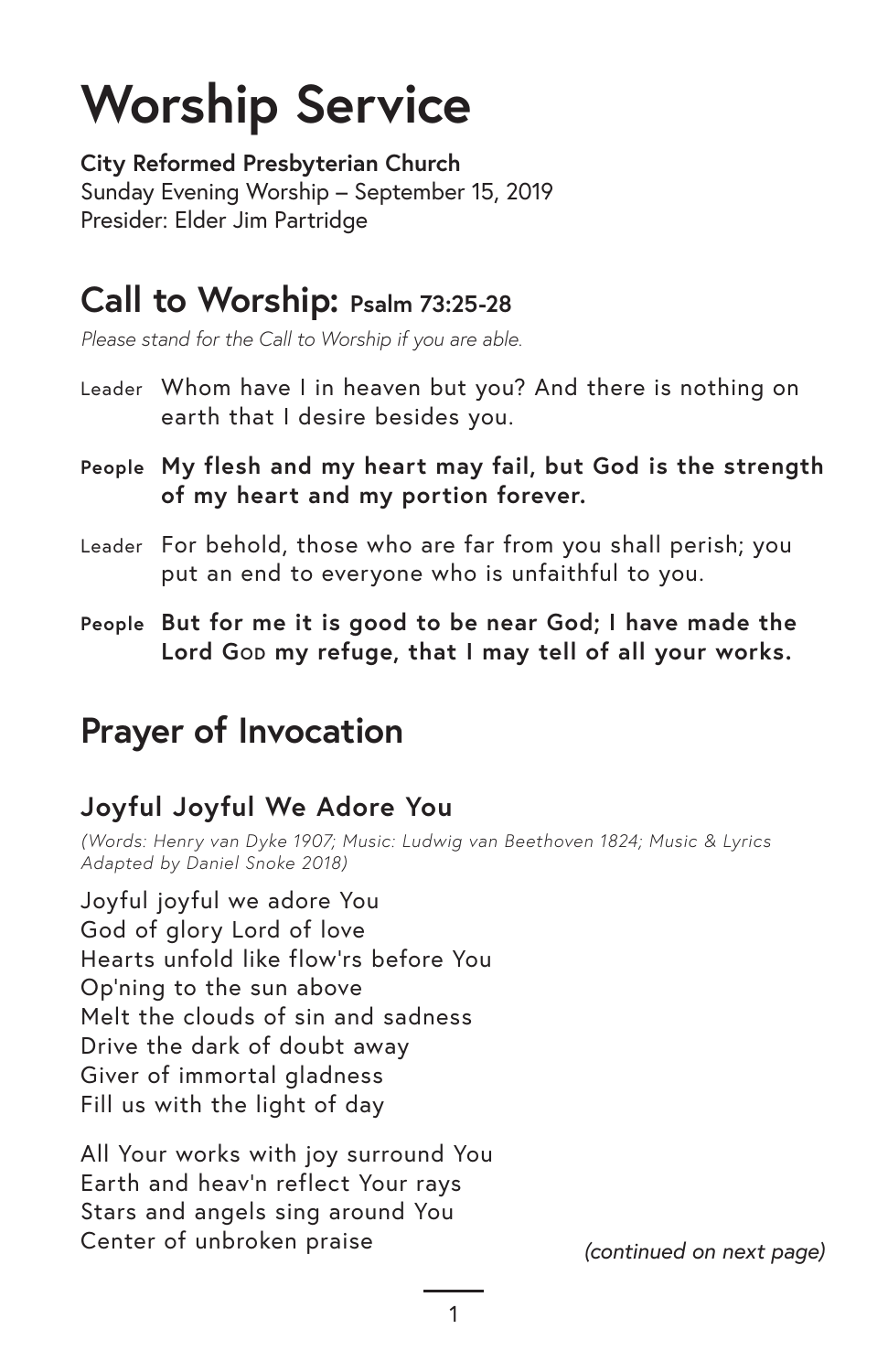Field and forest vale and mountain Flow'ry meadow flashing sea Chanting bird and flowing fountain Praising You eternally

You are giving and forgiving Ever blessing ever blest Well-spring of the joy of living Ocean-depth of happy rest Loving Father, Christ our Brother May Your Spirit in us shine Teach us how to love each other Lift us to Your joy divine

Mortals join the mighty chorus With the morning stars begin God's own love is reigning o'er us Humble love binds all in Him Christ we echo ever singing Victors in the midst of strife Joyful music we are bringing In the triumph song of life

#### **Be Thou My Vision**

*(Translation: Mary Elizabeth Byrne 1905; Tune: "Slane")*

Be thou my vision, O Lord of my heart! Naught be all else to me save that thou art! Thou my best thought by day or by night, Waking or sleeping, thy presence my light.

Be thou my wisdom and thou my true word I ever with thee and thou with me, Lord! Thou my great Father, I thy true son, Thou in me dwelling and I with thee one!

Riches I heed not, nor man's empty praise; Thou mine inheritance, now and always! Thou and thou only first in my heart; High King of Heaven, my treasure thou art.

High King of Heaven, my victory won. May I reach heaven's joys, O bright heaven's Sun! Heart of my own heart, whatever befall, Still be my vision, O Ruler of All.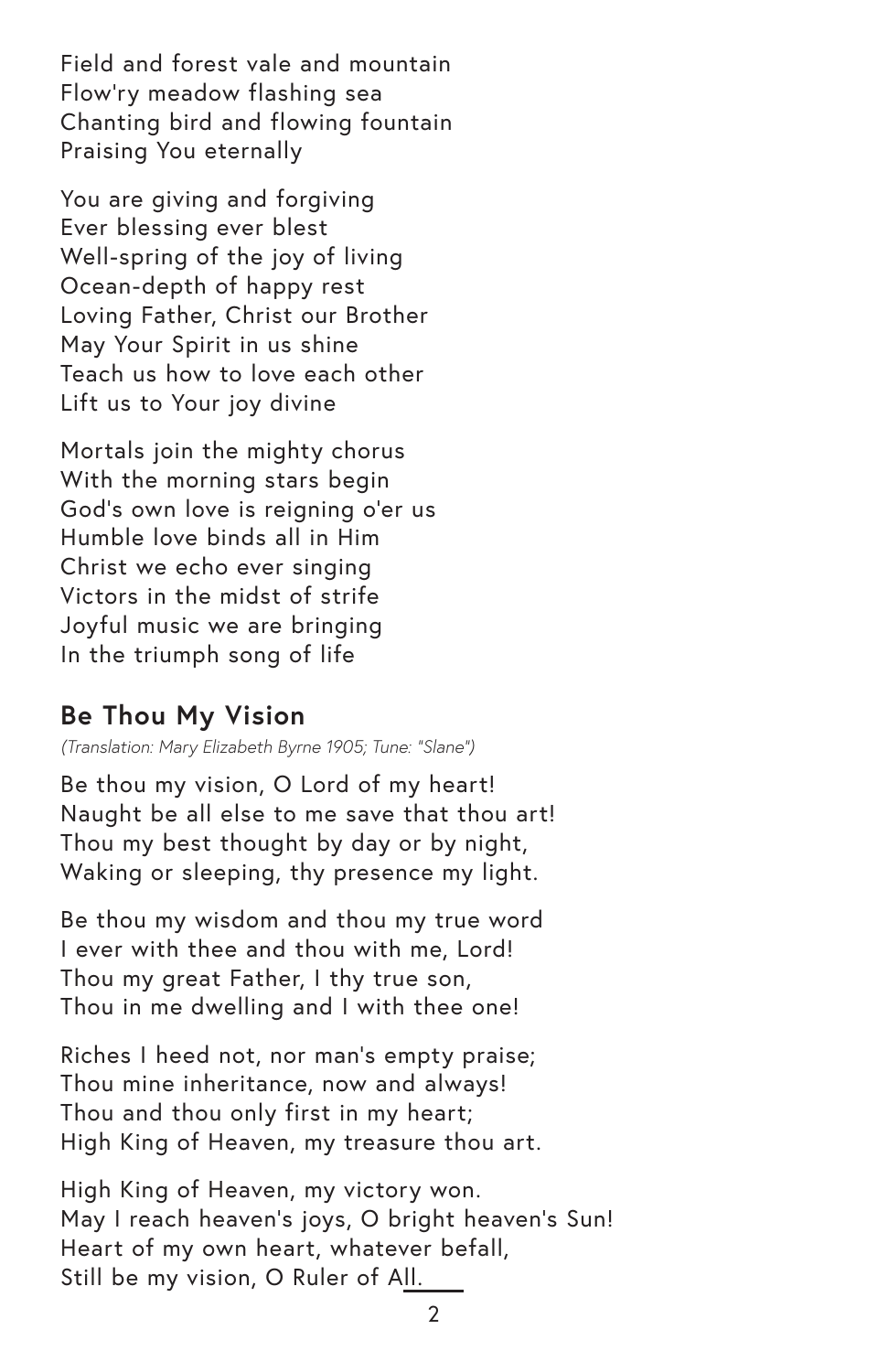## **Catechism Reading: Westminster Shorter Catechism**

- Q1. What is the main purpose of mankind?
- **A. Mankind's main purpose is to glorify God and to enjoy him forever.**
- Q2. What rule has God given to direct us how we may glorify and enjoy him?
- **A. The Word of God, which is contained in the Scriptures of the Old and New Testaments, is the only rule to direct us how we may glorify and enjoy him.**

## **Call to Confession: 1 John 1:8**

If we say we have no sin, we deceive ourselves, and the truth is not in us.

# **Prayer of Confession**

**Our Father in heaven, forgive us for our sins, too many to number. Forgive us for not glorifying you in all that we do. Forgive us for not finding unceasing joy in your goodness, your mercy, and your steadfast love. Teach us, O Lord, how to glorify you in our lives, and how to enjoy your presence, as you walk with your people, all of our days. We ask these things in Jesus' Name, Amen.** 

# **Silent Confession**

## **Assurance of Pardon: 1 John 1:9**

If we confess our sins, he is faithful and just to forgive us our sins and to cleanse us from all unrighteousness.

# **Corporate Prayer**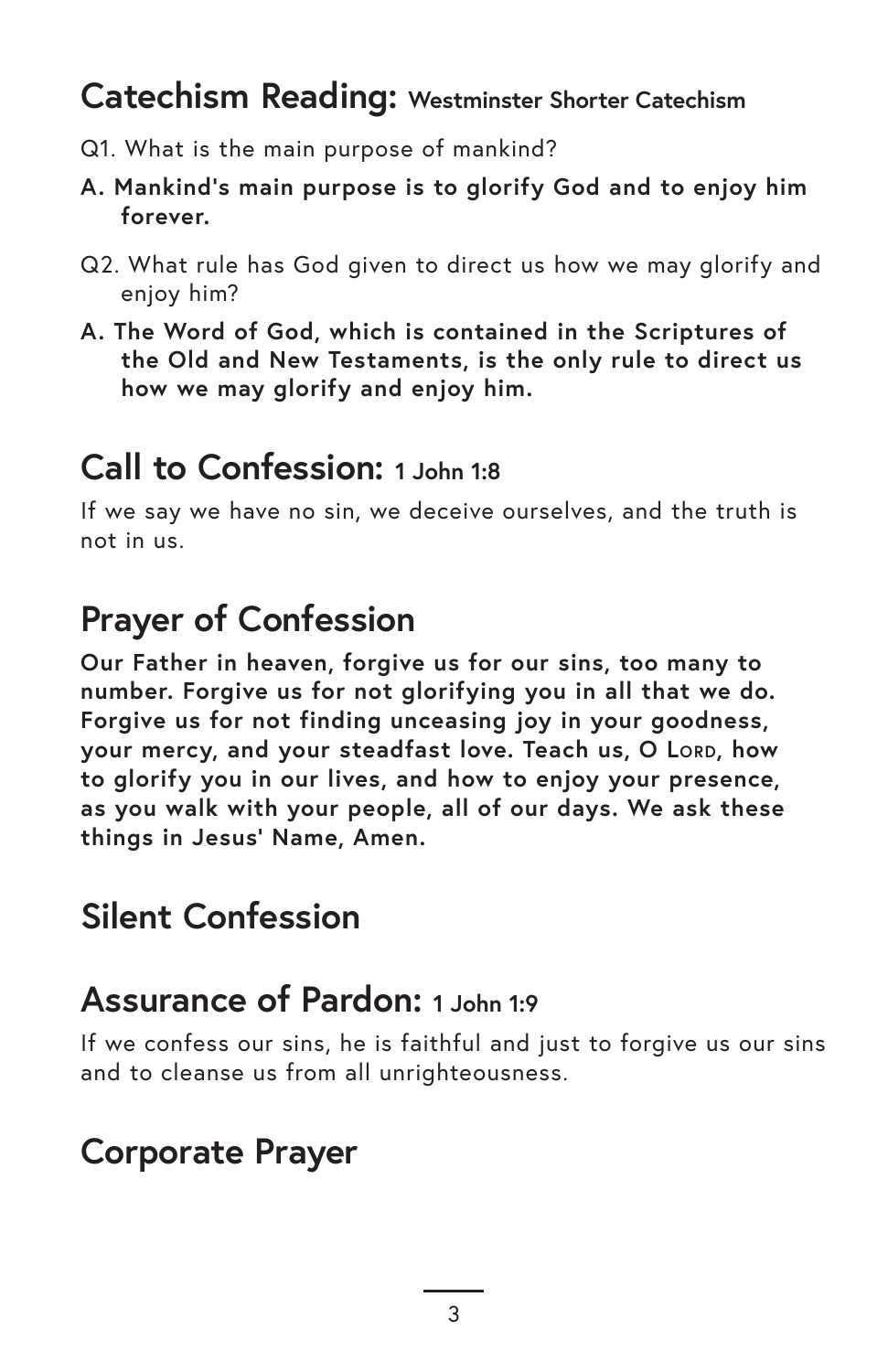# **Song of Renewal**

## **Satisfied**

*(Words: Clara T. Williams 1875; Music: Karl Digerness 1997; Arranged: Daniel Snoke 2010)*

All my life long I had panted For a drink from some clear spring, That I hoped would quench the burning Of the thirst I felt within.

*Hallelujah! He has found me. The one my soul so long has craved! Jesus satisfies all my longings, Through His blood I now am saved.*

Feeding on the filth around me, Till my strength was almost gone, Longed my soul for something better, Only still to hunger on.

Poor I was, and sought for riches, Something that would satisfy, But the dust I gathered round me Only mocked my soul's sad cry.

Well of water, ever springing, Bread of life so rich and free, Untold wealth that never faileth, My Redeemer is to me.

# **Pastoral Prayer**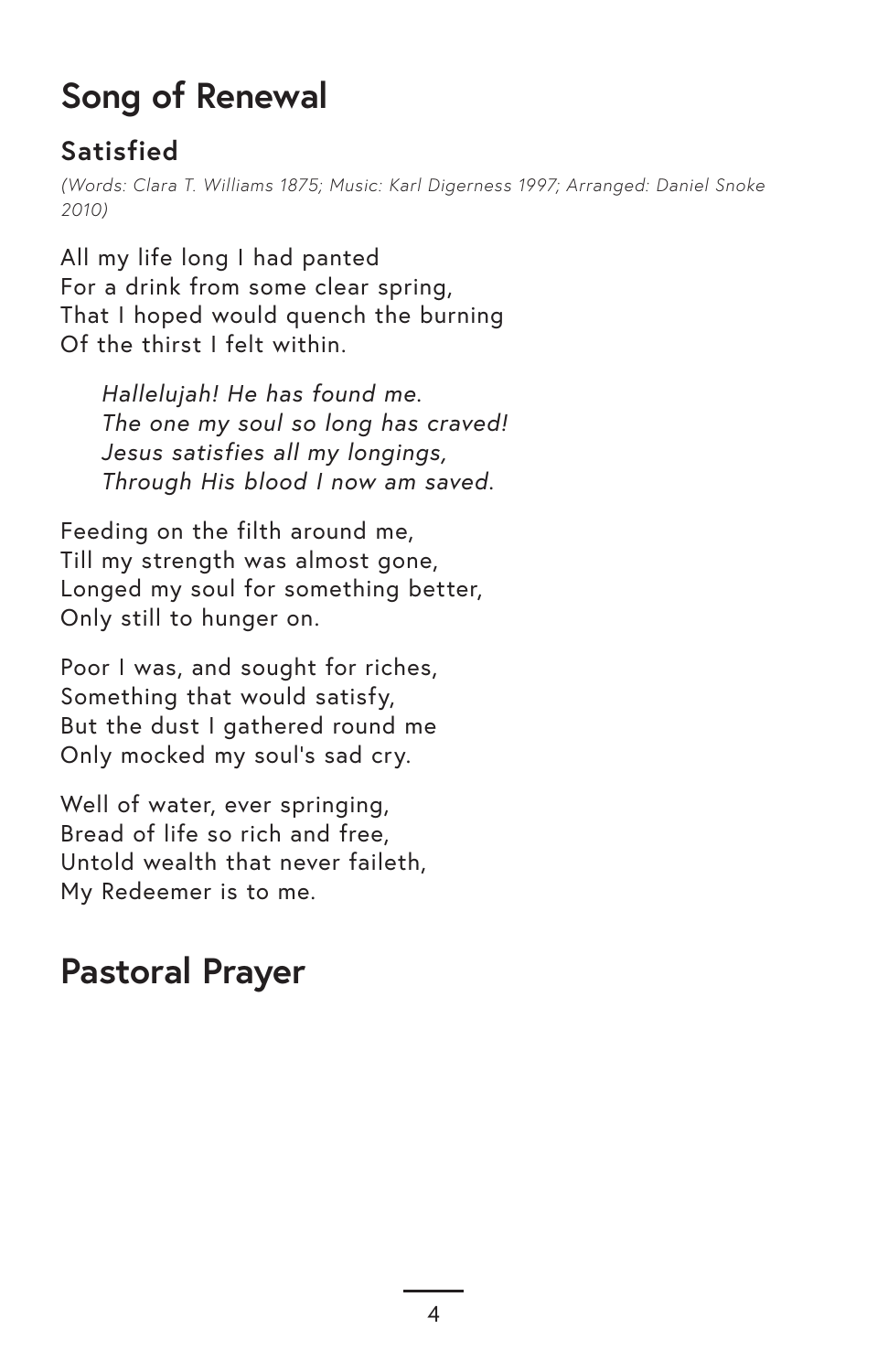#### **Sermon: 1 Corinthians 10:31-11:1**

**"Glory and Joy"** - Reverend John McCombs

 $S$ <sup>o, whether you eat or drink, or whatever you do, do all to the glory of God. 32</sup>Give no offense to Jews or to Greeks or to the church of God, 33just as I try to please everyone in everything I do, not seeking my own advantage, but that of many, that they may be saved.

<sup>11:1</sup>Be imitators of me, as I am of Christ.

**People Thanks be to God.**

Leader This is the Word of the Lord.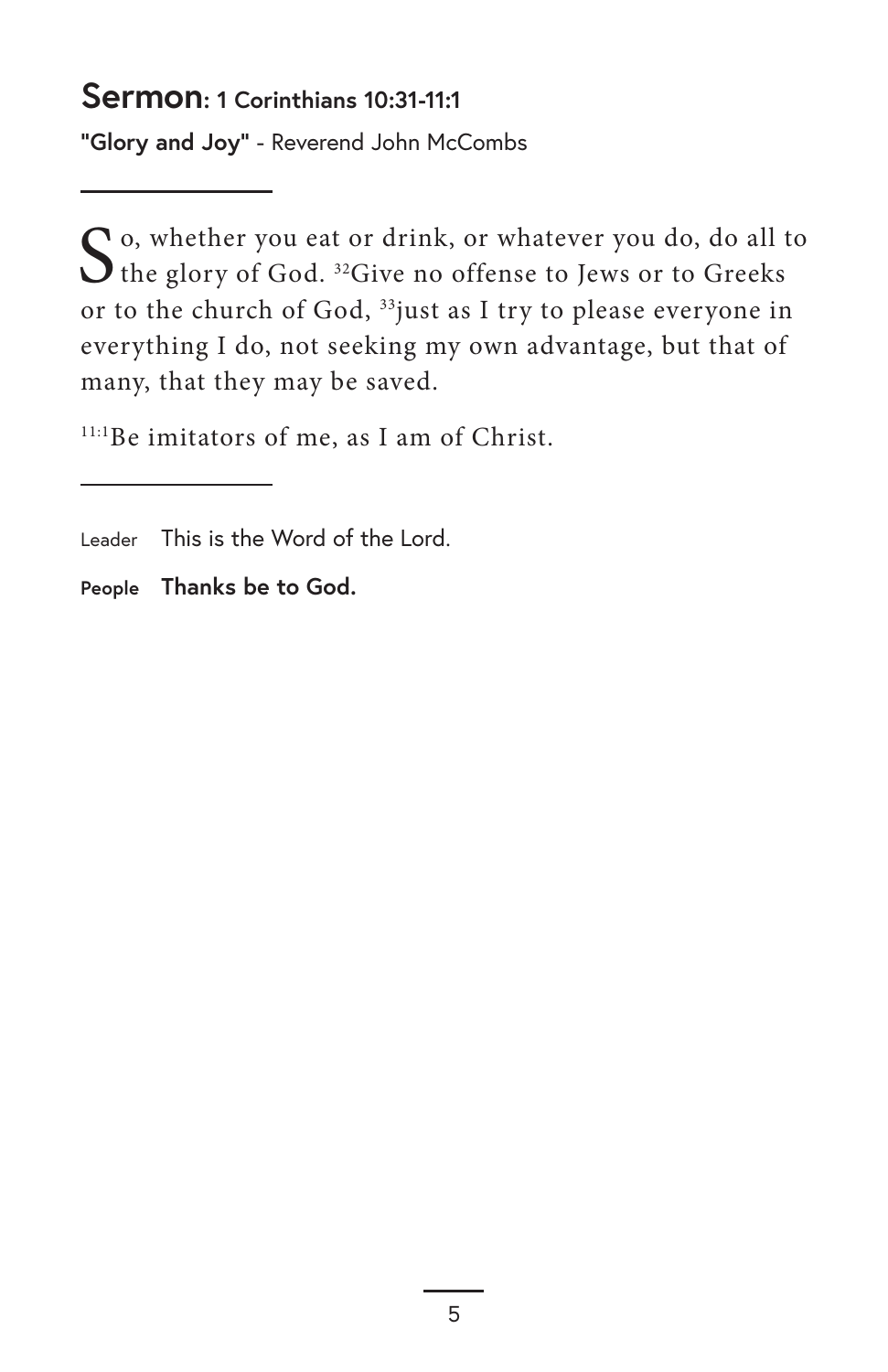# **Additional Scripture**

Genesis 1:26 / Then God said, "Let us make man in our image, after our likeness. And let them have dominion over the fish of the sea and over the birds of the heavens and over the livestock and over all the earth and over every creeping thing that creeps on the earth."

Genesis 3:8 / And they heard the sound of the Lord God walking in the garden in the cool of the day, and the man and his wife hid themselves from the presence of the Lord God among the trees of the garden.

Psalm 19:1 / The heavens declare the glory of God, and the sky above proclaims his handiwork.

John 17:4 / I glorified you on earth, having accomplished the work that you gave me to do.

John 17:21-23 / ...that they may all be one, just as you, Father, are in me, and I in you, that they also may be in us, so that the world may believe that you have sent me. The glory that you have given me I have given to them, that they may be one even as we are one, I in them and you in me, that they may become perfectly one, so that the world may know that you sent me and loved them even as you loved me.

Romans 11:36 / For from him and through him and to him are all things. To him be glory forever. Amen.

Colossians 3:23-24 / Whatever you do, work heartily, as for the Lord and not for men, knowing that from the Lord you will receive the inheritance as your reward. You are serving the Lord Christ.

Revelation 4:11 / "Worthy are you, our Lord and God, to receive glory and honor and power, for you created all things, and by your will they existed and were created."

Revelation 7:15-17 / "Therefore they are before the throne of God, and serve him day and night in his temple; and he who sits on the throne will shelter them with his presence. They shall hunger no more, neither thirst anymore; the sun shall not strike them, nor any scorching heat. For the Lamb in the midst of the throne will be their shepherd, and he will guide them to springs of living water, and God will wipe away every tear from their eyes."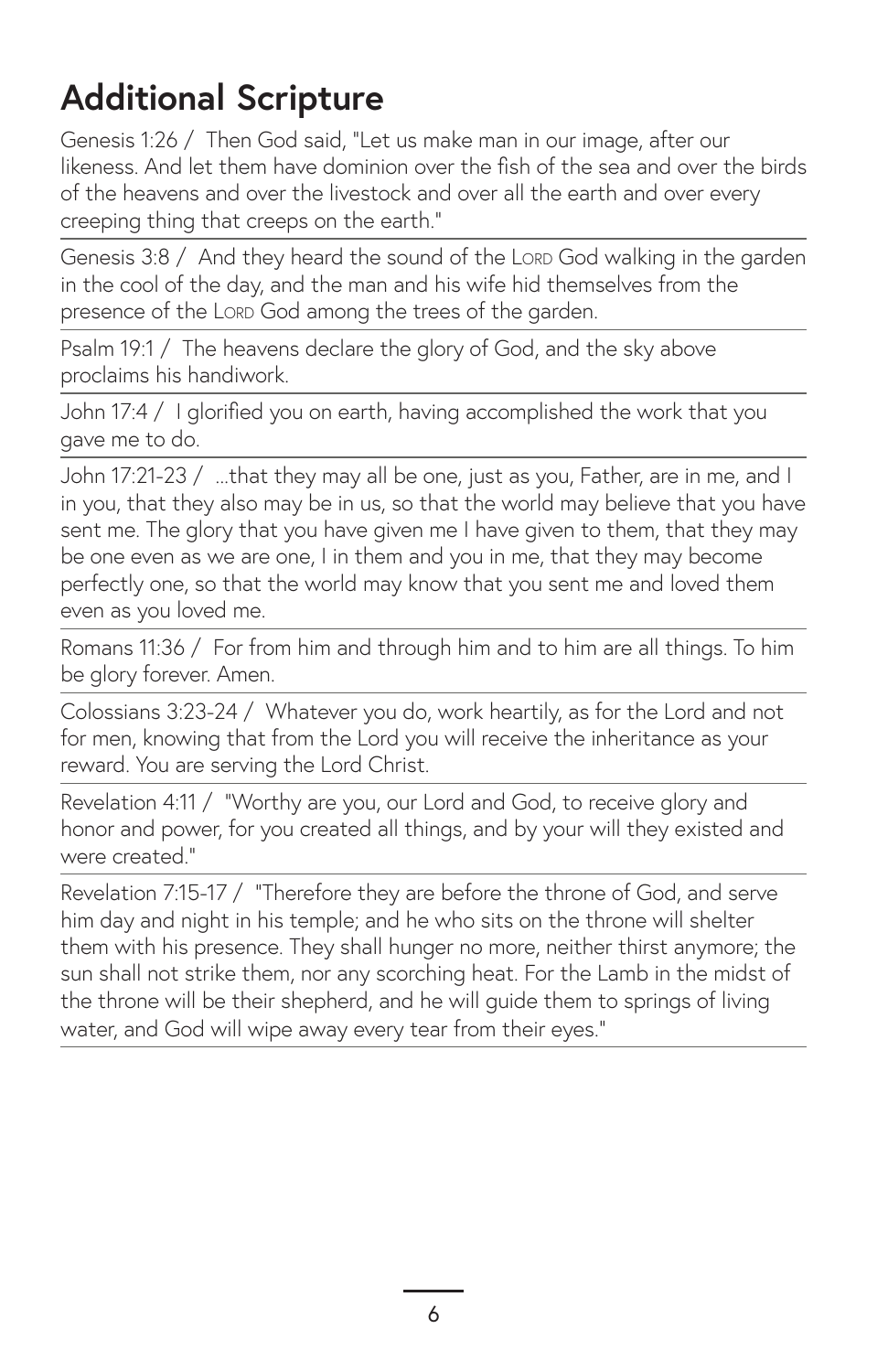# **Communion**

*City Reformed Church invites all baptized Christians who are willing to forsake their sins and trust Christ alone for salvation, and who are members of congregations which proclaim the gospel, to receive Holy Communion with us. Parents with non-communing children are encouraged to bring their children forward during communion. The elders will lay a hand on their head and briefly pray for them as they serve you.*

*Communion will be served by elders to several people at a time at the front of the church. When you are ready, please proceed up using the left aisle. At the ushers' guidance, you may move forward to receive the elements as a group. Please return to your seat using the right aisle.* 

*Communion is served with wine and with grape juice. The wine is placed in the outer circle of the communion tray, and the grape juice is placed in the inner circle. The bread is gluten-free.*

# **Song of Communion**

#### **Psalm 34 | Gloria**

*(Words & Music: Mars Hill Music)*

I sought for the King. Then He heard my cry, And delivered me From my lonely fears.

They looked unto Him In His radiance. All their faces have Been made unashamed.

*Gloria! (4x)*

*O, taste and see That the Lord is good All you people All you saints All you children of the King. (2x)*

*Gloria! (4x)*